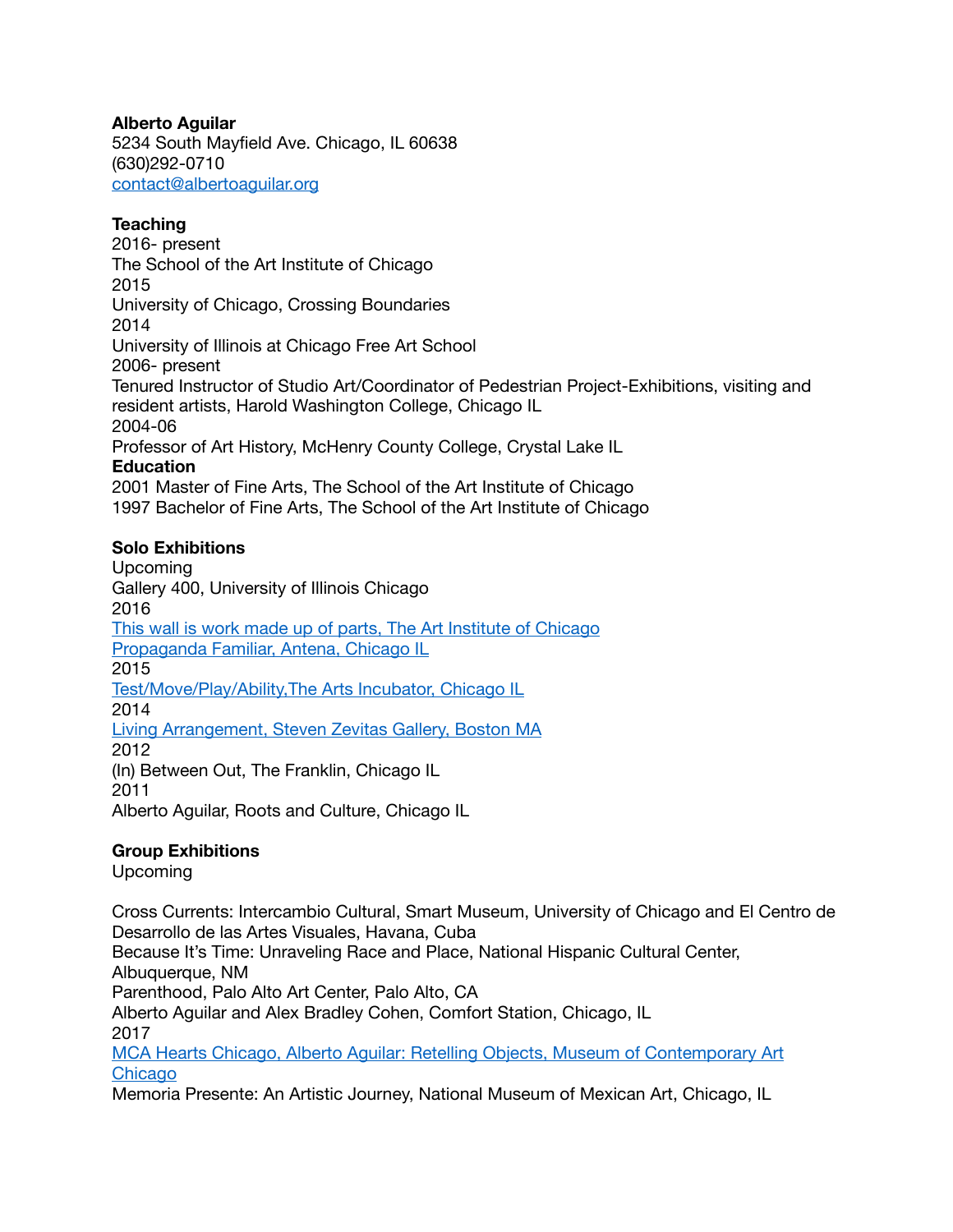2016

Wasted Hours (A performance series curated by Matthew Goulish and Lin Hixon), Sector 2337, Chicago IL

Present Standard, Chicago Cultural Center, Chicago IL

State of the Art: Discovering American Art Now, Minneapolis Institute of Art, MN 2015

A Sign Only Has to Serve as a Sign, Providence College Galleries, Providence RI Counterpublic, The Luminary, St. Louis MO

2014

[State of the Art: Discovering American Art Now, Crystal Bridges, Bentonville AR](http://stateoftheart.crystalbridges.org/#!/alberto-aguilar)

Risk: Empathy, Art and Social Practice, Glass Curtain Gallery, Columbia College, Chicago 2013

Homebodies, Museum of Contemporary Art, Chicago IL

Open House, Elmhurst Art Museum, Elmhurst IL 2012

[duckrabbit, Adds Donna, Chicago IL](http://addsdonna.com/exhibitions/duckrabbit/)

This House Is Not A Home, SHoP, Chicago IL

2011

The Dining Room Project, Charlotte Street Foundation/ The Kansas City Jewish Museum of Contemporary Art, Kansas City MO

2010

Things to be Next to, An exchange exhibition with ThreeWalls, Chicago IL and Charolotte Street Foundation, Kansas City MO

## **Curatorial Projects**

2017

Regin Igloria: Prompts to Go, President's Gallery, Harold Washington College, Chicago IL 2016

Home Meant Improv/Uncertainty Makes a Great Show (co-curated w/Jesse Malmed), Compound Yellow, Oak Park IL

This room is a work made up of people, The Art Institute of Chicago 2015

Material Normal Monumental, Riverside Art Center, Riverside IL

2014

Public Expeditions, Sullivan Galleries SAIC, Chicago IL

2013

El Material Normal Monumental, Garcia Squared Contemporary, Kansas City MO 2012

On Making Things Matter: Strategies For Preservation, SHoP, Chicago IL (co-curated with Laura Shaeffer and John Preus)

Home Knowledge Spectacular, North Branch Projects (co-curated with Jorge Lucero) Chicago IL

2011

Hecho en Casa/ Homemade, Cobalt Studio (co-curated with Jorge Lucero) Chicago IL 2010

Center of Multiple Middles, President's Gallery, Harold Washington College, Chicago IL

# **Awards, Visiting and Resident Artist**

2018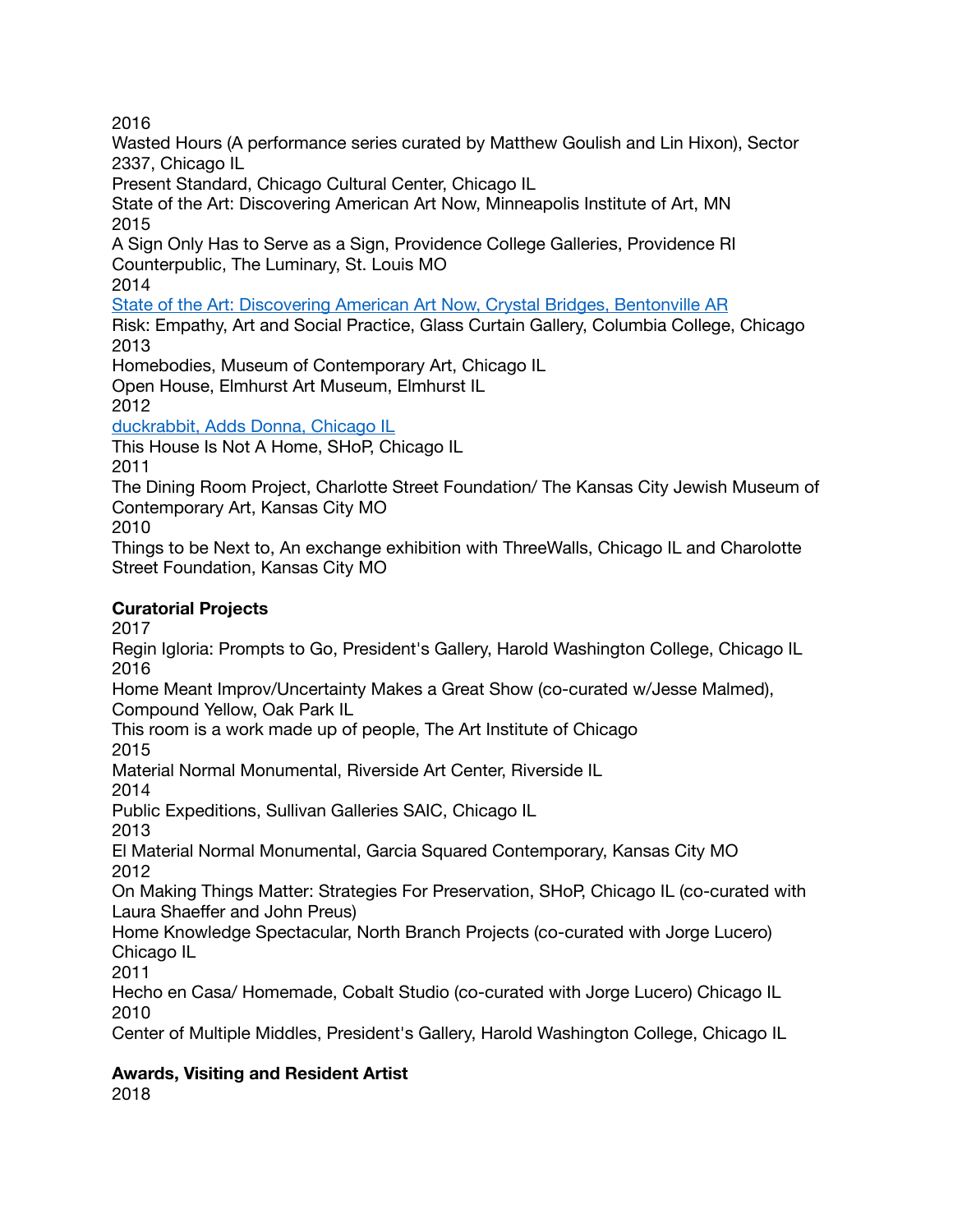Visiting Artist, College of Fine + Applied Arts, University of Illinois, Urbana-Champaign 2017 Cross Currents: Intercambio Cultural, Havana, Cuba, MacArthur Foundation International **Connections** 2016 The Art Institute of Chicago, Resident Artist 2015 Crossing Boundaries Residency, Art Incubator, supported by Arts and Public Life and the Center for the Study of Race, Politics, and Culture at the University of Chicago Keynote Speaker, 9th Annual Arts Education Leadership Institute, Art in the Everyday: Social Practice and Lived Experience, University of Northern Colorado 2014 Guest Lecturer, Metropolitan State University of Denver CO 2013 Presenter, Open Engagement, Queens Museum NY Guest Lecturer, Nerman Museum of Contemporary Art, Overland Park KS Guest Lecturer, Kansas City Art Institute, Painting and Drawing Department, KC MO 2011 3Arts Award 2010 The Anderson Lecture Series, Pennsylvania State University, University Park PA **Collections** National Museum of Mexican Art, Chicago, IL The Crystal Bridges Museum, Bentonville AR Jorge Lucero Study Collection, School of Art and Design at the University of Illinois, Urbana-**Champaign** Soho House, Chicago IL [The Blackstone Art Collection, Chicago, IL](http://www.theblackstonehotel.com/about/art)

## **Reviews and Acknowledgments**

[17 Visual Artists You Should Know In 2016 by Pricilla Frank, Hu](http://www.huffingtonpost.com/entry/17-visual-artists-you-should-know-in-2016_us_5673587ae4b0b958f65620c8)ffington Post, December 2016 [Portrait of a Timely Artist by JB Pravda, Legacy Arts Magazine, July 2017](http://paragonroad.com/alberto-aguilar-portrait-of-a-timely-artist-4/) Art 50 2016: Chicago Artists' Artist by [Elliot J. Reichert, Newcity, September 2016](http://art.newcity.com/2016/09/15/art-50-2016/) [Takeover or Hijack: Alberto Aguilar on artinstitutechi instagram by Dan Gunn, Bad at Sports](http://badatsports.com/2016/takeover-or-hijack-alberto-aguilar-on-artinstitutechi-instagram/)  [May 2016](http://badatsports.com/2016/takeover-or-hijack-alberto-aguilar-on-artinstitutechi-instagram/) [Alberto Aguilar, Miguel Cortez, and You: Staking a Claim in Pilsen by Brad Fiore, Vam Studio,](http://vamstudio.net/portfolio/alberto-aguilar-miguel-cortez-and-you-staking-a-claim-in-pilsen)  [April 2016](http://vamstudio.net/portfolio/alberto-aguilar-miguel-cortez-and-you-staking-a-claim-in-pilsen) Art pushes gentrification discussion on Cherokee Street by Willis Arnold Ryder, St louis Public [Radio, March 19, 2015](http://news.stlpublicradio.org/post/art-pushes-gentrification-discussion-cherokee-street#stream/0) [Art 50 2014: Chicago's Artists' Artists by Jason Foumberg, October 2014](http://art.newcity.com/2014/09/18/art-50-2014-chicagos-artists-artists/) [An Art Wedding Full of Strangers by Kate Sierzputowski, Hyperallergic, March 28, 2014](http://hyperallergic.com/117210/an-art-wedding-full-of-strangers/) [Other Visions of Home by Lori Waxman, Chicago Tribune, March, 2013](http://articles.chicagotribune.com/2013-03-06/entertainment/ct-ent-0307-elmhurst-art-review-20130306_1_elmhurst-art-museum-fixtures-childhood-home) [Newcity Breakout Artist: Chicago's next generation of image makers by Jason Foumberg,](http://art.newcity.com/2012/05/03/breakout-artists-2012-chicagos-next-generation-of-image-makers-2/2/)  [May 3, 2012](http://art.newcity.com/2012/05/03/breakout-artists-2012-chicagos-next-generation-of-image-makers-2/2/) [Review: Alberto Aguilar/ The Franklin by Kelly Reeves Newcity, September 4, 2012](http://art.newcity.com/2012/09/04/review-alberto-aguilarthe-franklin/) [The art world needs more children by Lori Waxman, Chicago Tribune, November 2, 2012](http://articles.chicagotribune.com/2011-11-02/entertainment/ct-ent-1103-aguilar-waxman-review-20111102_1_alberto-aguilar-art-world-photographs)

## **Publications**

[Newcity Art Chicago, Visiting Artist, April 2015](http://art.newcity.com/2015/04/16/visiting-artist-alberto-aguilar/)